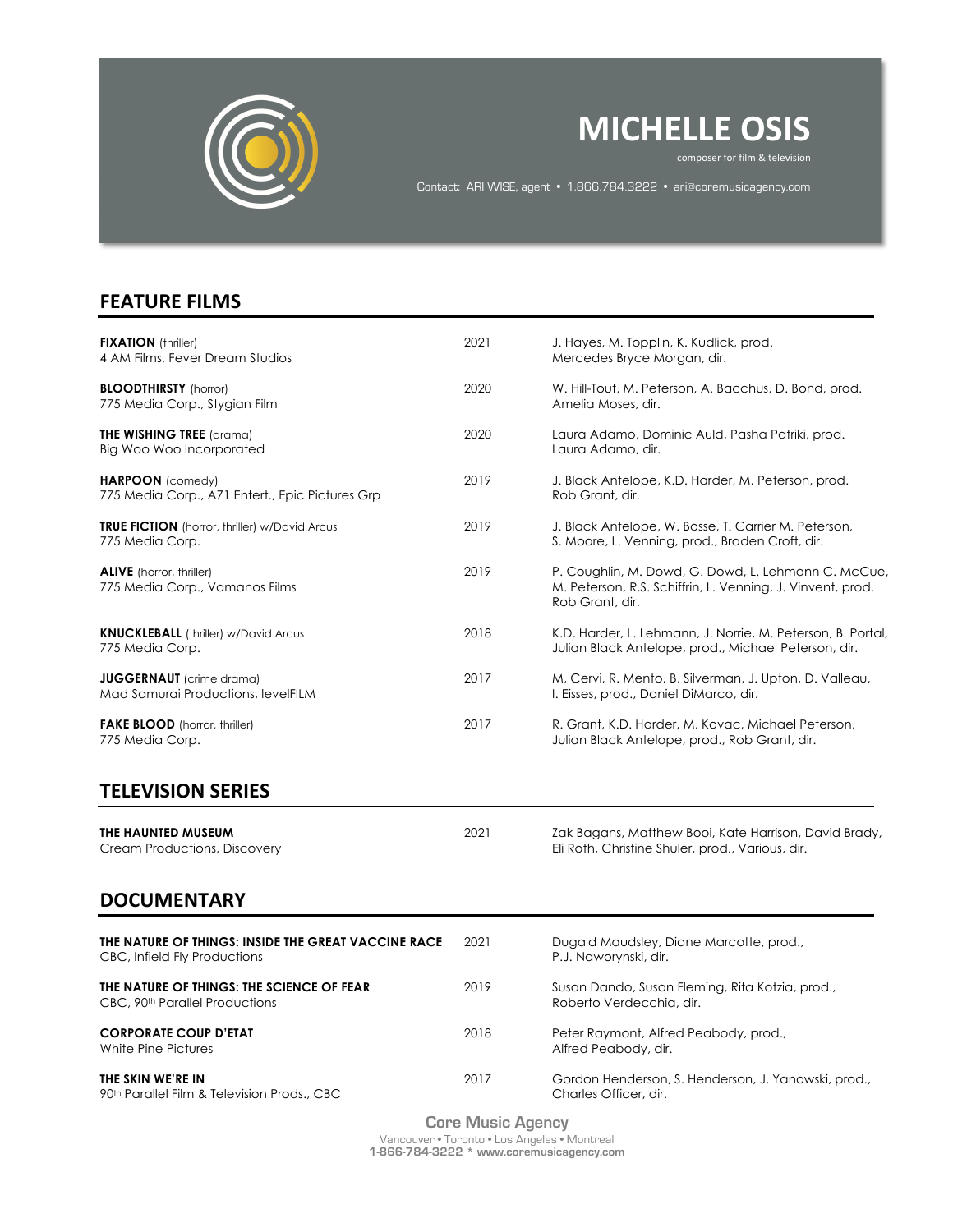## **SHORT FILMS**

| <b>SAILOR</b> (Drama)<br>Silent Tower                                | 2019 | P. Galvez, J. Nicholls, J. Pavlopoulos, J. Wiebe, prod.<br>Jacob Wiebe, dir.                       |
|----------------------------------------------------------------------|------|----------------------------------------------------------------------------------------------------|
| <b>THE PROBLEM WITH LADY WEREWOLVES</b> (Comedy, Drama)              | 2019 | Taylor Bateman, Chris Ross, prod.<br>Chris Ross, dir.                                              |
| <b>SPACES</b> (Sci-Fi)                                               | 2019 | Enrico Ferri, prod.<br>Enrico Ferri, dir.                                                          |
| <b>CONSUME</b> (horror) w/David Arcus<br>775 Media Corp., Bravo!FACT | 2017 | Julian Black Antelope, Lars Lehmann, Laurie Venning,<br>M. Peterson, prod., Michael Peterson, dir. |
| <b>FRIENDS ON FACEBOOK (drama)</b>                                   | 2017 | Lauren Corber, prod.<br>Chris Ross, dir.                                                           |
| <b>BABY BOY</b> (drama, sport)<br>Young Blood Films                  | 2017 | Michelle Nagy, prod.<br>Jackson Mullane, dir.                                                      |
| <b>SWANS</b> (drama)                                                 | 2017 | Anya McKenzie, Luke Black, prod.<br>Anya McKenzie, dir.                                            |
| $CRY$ (drama)                                                        | 2016 | Jennifer Pun, prod.<br>Nicole Demerse, dir.                                                        |
| <b>THE PARIS SYNDROME</b> (drama)                                    | 2016 | Alex Ordanis, prod.<br>Enrico Ferri, dir.                                                          |
| <b>SHOWTIME</b> (drama)<br><b>CFC</b>                                | 2015 | Luke Black, Brendan Brady, prod.<br>Michael Kandinsky, dir.                                        |
| <b>DISSENSION</b> (drama, sci-fi)                                    | 2015 | Enrico Ferri, A. Ordanis, C. Yurkovich, prod.<br>Enrico Ferri, dir.                                |
| <b>THE HOUSEKEEPER</b> (drama)<br><b>CFC</b>                         | 2015 | Marc Tetreault, prod.<br>Sherren Lee, dir.                                                         |
| <b>UNFIT TRAINER</b> (drama)                                         | 2015 | Matt Hardie, prod.<br>Matt Hardie, dir.                                                            |
| <b>TOMAHAWK</b> (drama)<br><b>CFC</b>                                | 2015 | Matt Hardie, prod.<br>Charles Officer, dir.                                                        |
| <b>BAMBOOZLED</b> (drama)                                            | 2013 | Matt Hardie, prod.<br>Matt Hardie, dir.                                                            |
| <b>LET IT RAIN</b> (drama)                                           | 2013 | Chris Byrnes, Matt Hardie, prod.<br>Matt Hardie, dir.                                              |
| <b>CAUGHT ON CAMERA (drama)</b>                                      | 2013 | Vanessa Gazy, Kate Ferraguto, prod.                                                                |
| <b>THE PENSIVE DRONE</b> (drama, fantasy)                            | 2013 | Chris Byrnes, prod.<br>Amy Want, dir.                                                              |
| <b>DIRTY BARRY</b> (drama)                                           | 2012 | Chris Byrnes, prod.<br>Amy Want, dir.                                                              |
| <b>OILING POINT</b> (drama)                                          | 2012 | Chris Byrnes, prod.<br>Amy Want, dir.                                                              |